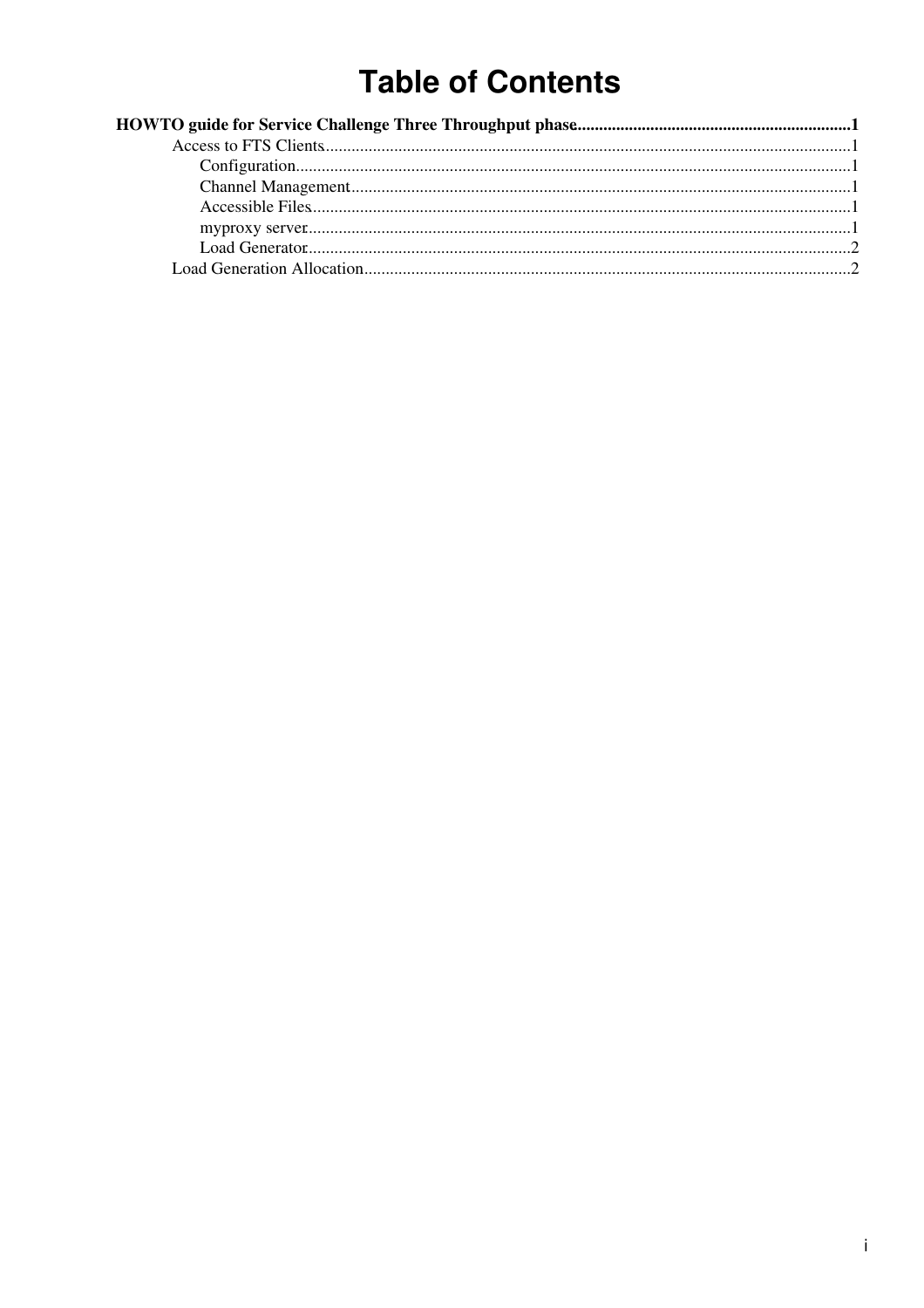# <span id="page-1-0"></span>**HOWTO guide for Service Challenge Three Throughput phase**

### <span id="page-1-1"></span>**Access to FTS Clients**

There are two ways to get access to the SC3 Clients:

- Install a SC3 Client node, following [FtsClientInstall112](https://twiki.cern.ch/twiki/bin/edit/LCG/FtsClientInstall112?topicparent=LCG.ScThreeThroughputHowTo;nowysiwyg=1)
- Use the pre-installed SC3 user interface provided at CERN, see [TierZeroInformation](https://twiki.cern.ch/twiki/bin/view/LCG/TierZeroInformation)

### <span id="page-1-2"></span>**Configuration**

You need to configure the /opt/glite/etc/services.xml to point to the SC3 FTS server. The contents of the file should be:

```
<?xml version="1.0" encoding="UTF-8"?>
<services>
  <service name="EGEEfts">
    <parameters>
       <endpoint>https://sc3-fts.cern.ch:8443/sc3-prod/glite-data-transfer-fts/services/FileTransfer</endpoint>
       <type>org.glite.FileTransfer</type>
       <version>2.9.0</version>
       <status>0</status>
      <statusmessage>mmmm..</statusmessage>
     </parameters>
   </service>
   <service name="EGEEchannel">
     <parameters>
      <endpoint>https://sc3-fts.cern.ch:8443/sc3-prod/glite-data-transfer-fts/services/ChannelMan
       <type>org.glite.ChannelManagement</type>
       <version>2.9.0</version>
       <status>0</status>
      <statusmessage>mmmm..</statusmessage>
     </parameters>
   </service>
</services>
```
#### <span id="page-1-3"></span>**Channel Management**

All user DN's should be allowed to submit jobs. This also allows them to view their own jobs. For a site admin to manage their channel, they need to be in the manager mapfile. Please contact lcg-sc.support@cern.ch if you want your DN added to the manager mapfile.

#### <span id="page-1-4"></span>**Accessible Files**

For the throughput phase, we will use sets of pre-generated files that have been loaded to disk. Initially, there is a set of 1000 1GB files on the cluster and a set of 1000 small files (~5KB).

#### <span id="page-1-5"></span>**myproxy server**

The FTS is configured to connect to 1 Myproxy server in order to get the proxies to run the jobs. For the FTS servers at CERN, we use myproxy.cern.ch as the Myproxy server.